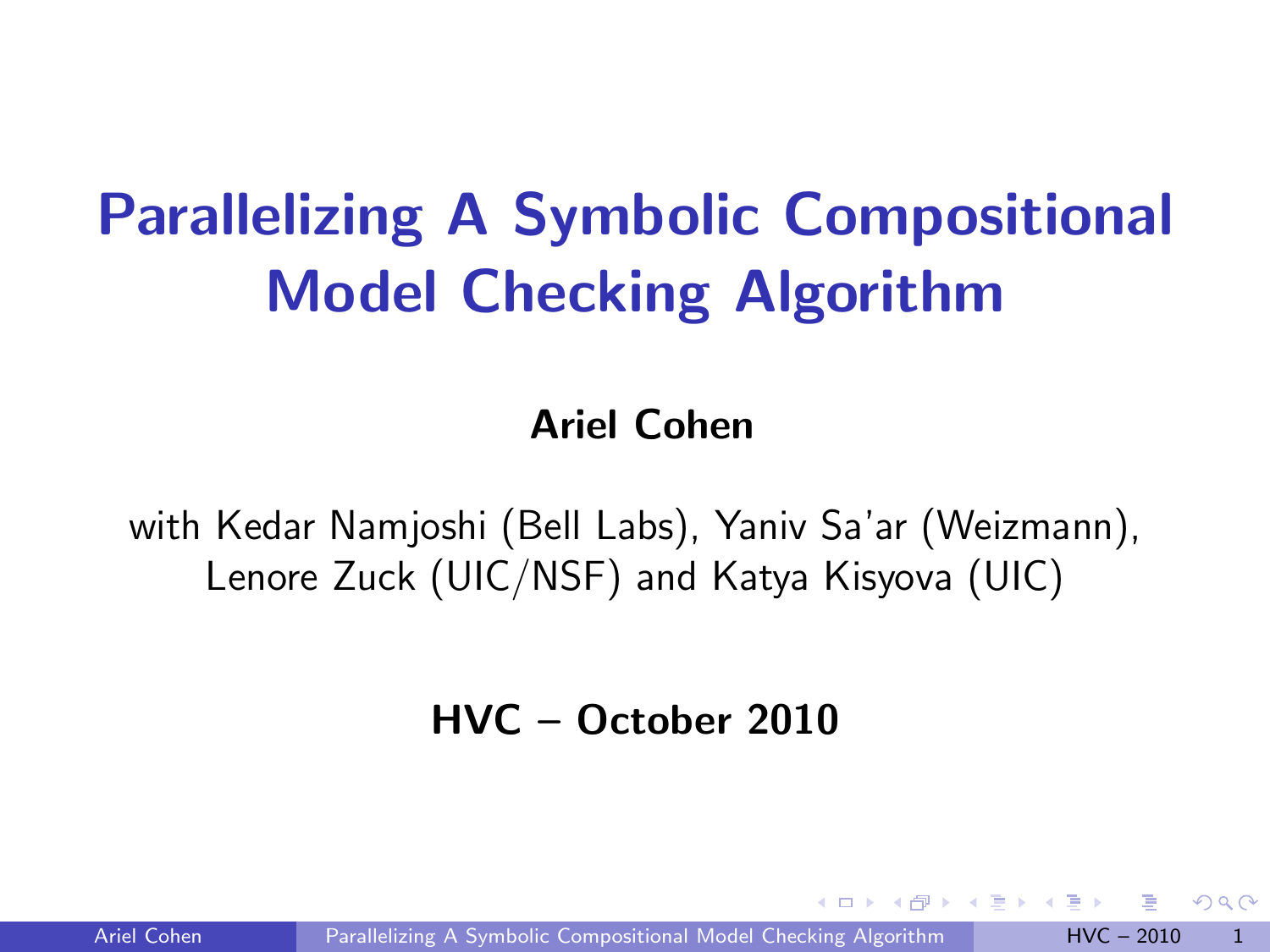#### **Essentials**

Symbolic BDD-based model checking revolutionized the field. Parallelizing these algorithms, however, has proven difficult.

 $\leftarrow$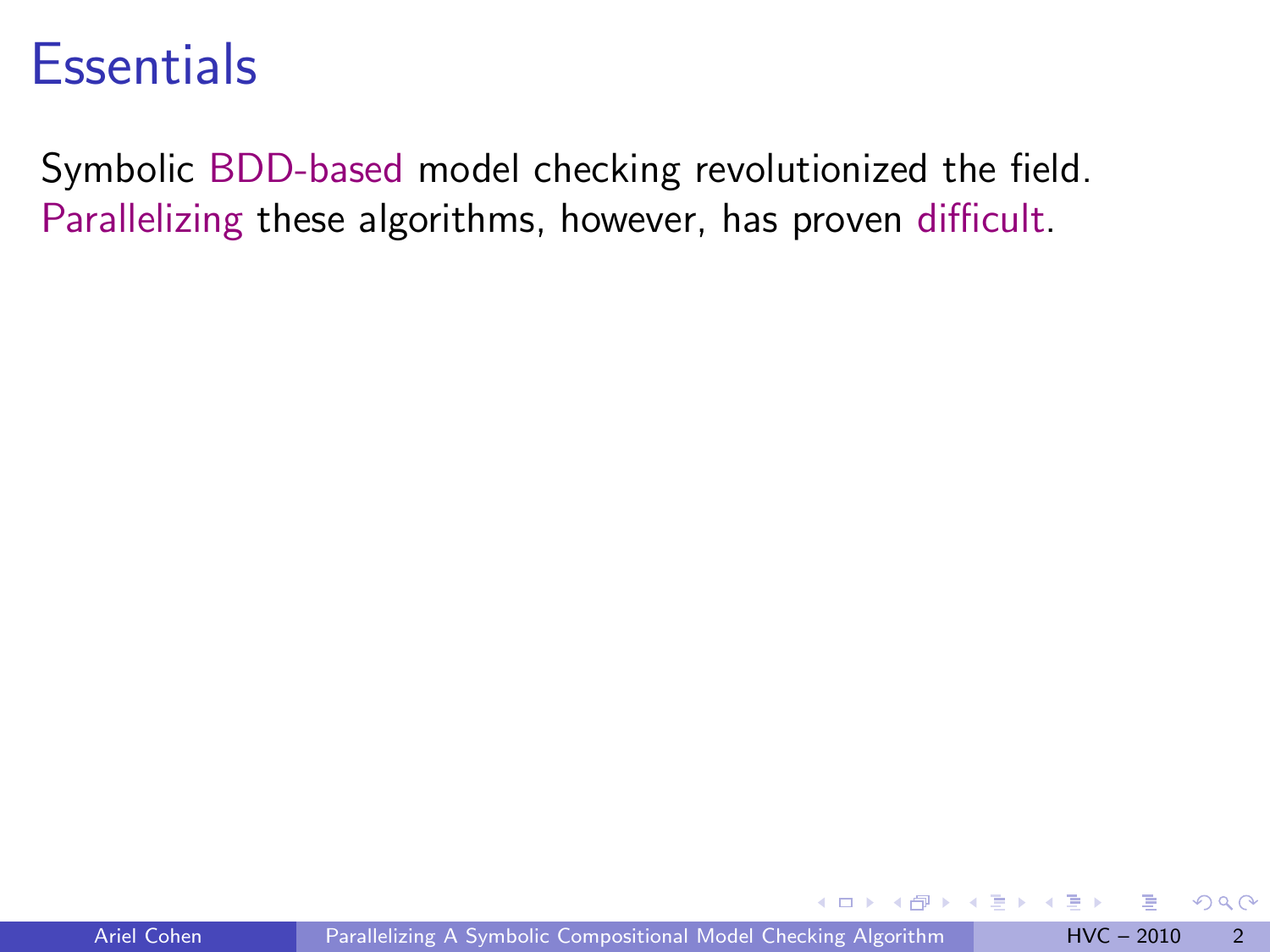#### **Essentials**

Symbolic BDD-based model checking revolutionized the field. Parallelizing these algorithms, however, has proven difficult.

We show how a local reasoning method gives a rise to simple and effective algorithms for parallel, symbolic model checking.

Intuition:

- Many concurrent programs are formed of loosely coupled processes (this is a good design principal);
- Local (compositional) analysis works well for loosely-coupled processes. Proofs can be carried out with limited mutual knowledge of internal process state;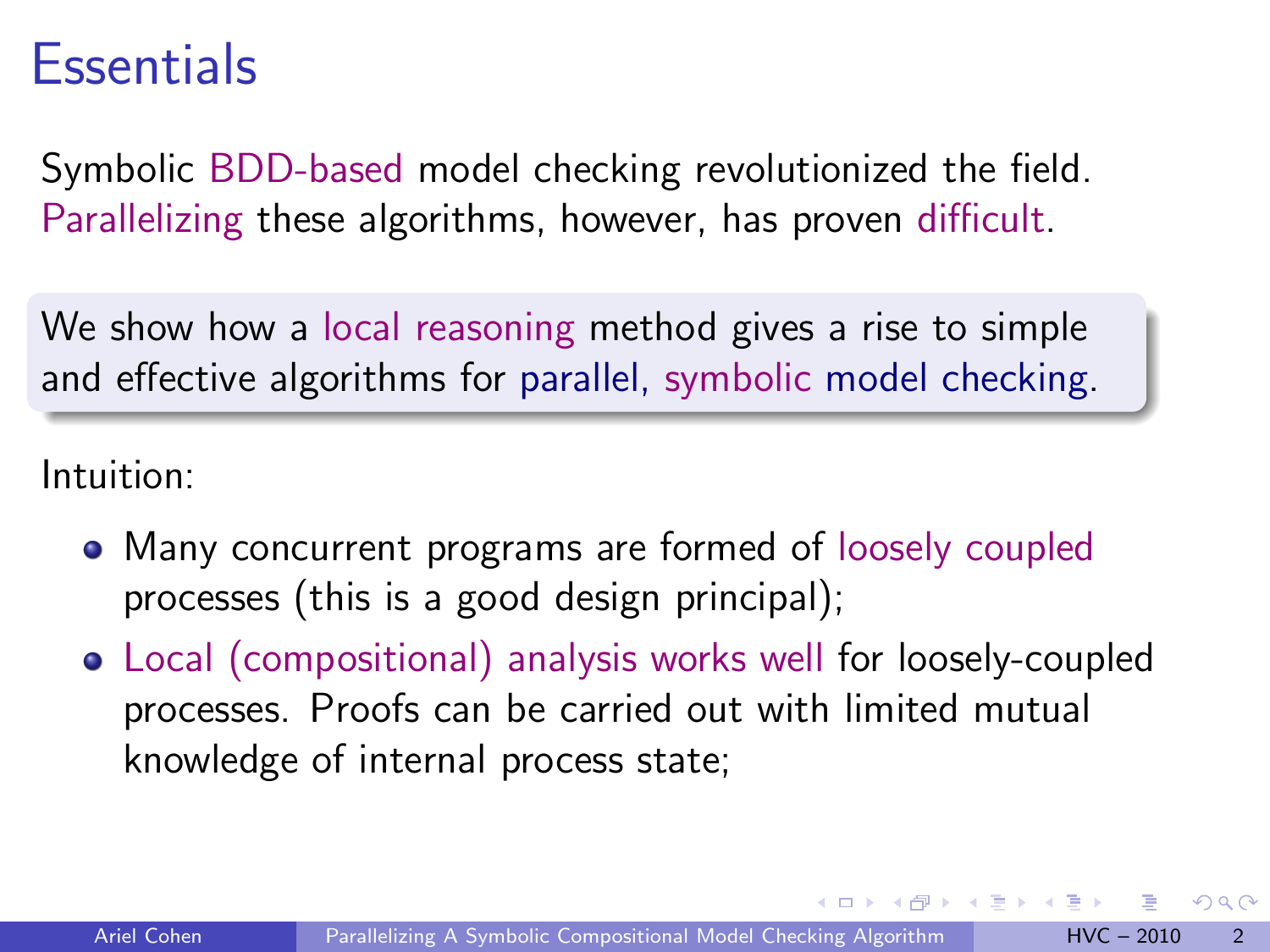### Old News

Let  $P := P_1 \parallel P_2 \parallel ... \parallel P_N$  represents an asynchronous composition of N threads/processes communicating by shared memory.

- The reachable state space often grows as  $2^N$ ;
- Checking safety properties is PSPACE-complete in N;

Modular reasoning is essential for scalability.

つひひ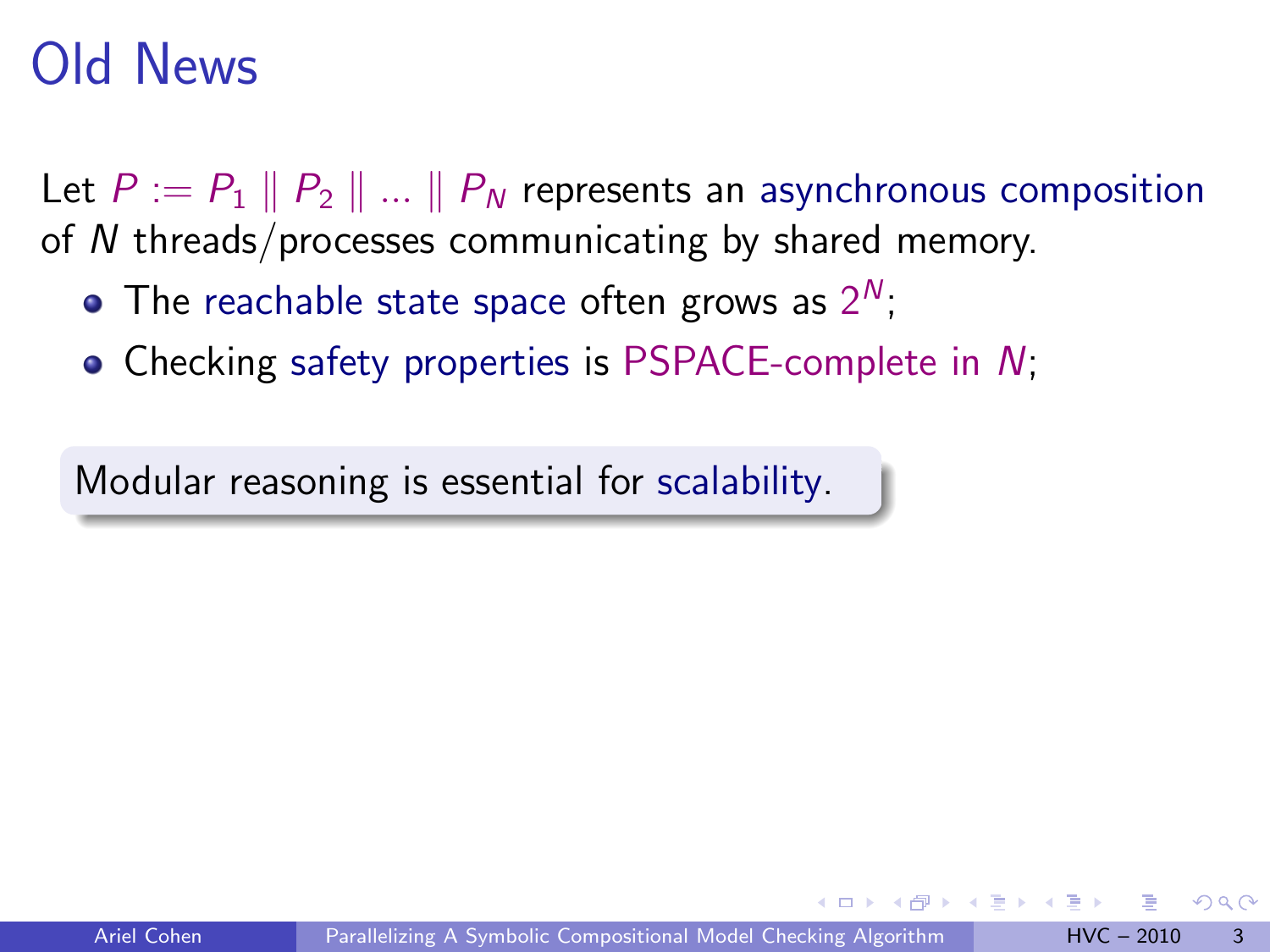# Global Proofs of  $Always(\varphi)$

- Let  $P := P_1 \, \| P_2 \, \| \, ... \, \| P_N$ ;
- **•** Proof-Theoretic Method
	- **Exercise** guess a state assertion  $\theta$ ;
	- $\blacktriangleright$  check that  $\theta$  is inductive:
	- check  $\theta \rightarrow \varphi$ ;
- How to find an appropriate  $\theta$ ?
	- $\triangleright$  Model Checking method
		- $\star$  compute reachable states, Reach, as a least fixpoint;
		- $\star$  take  $\theta$  to be Reach:
		- $\star$  check subset relation Reach  $\to \varphi$ ;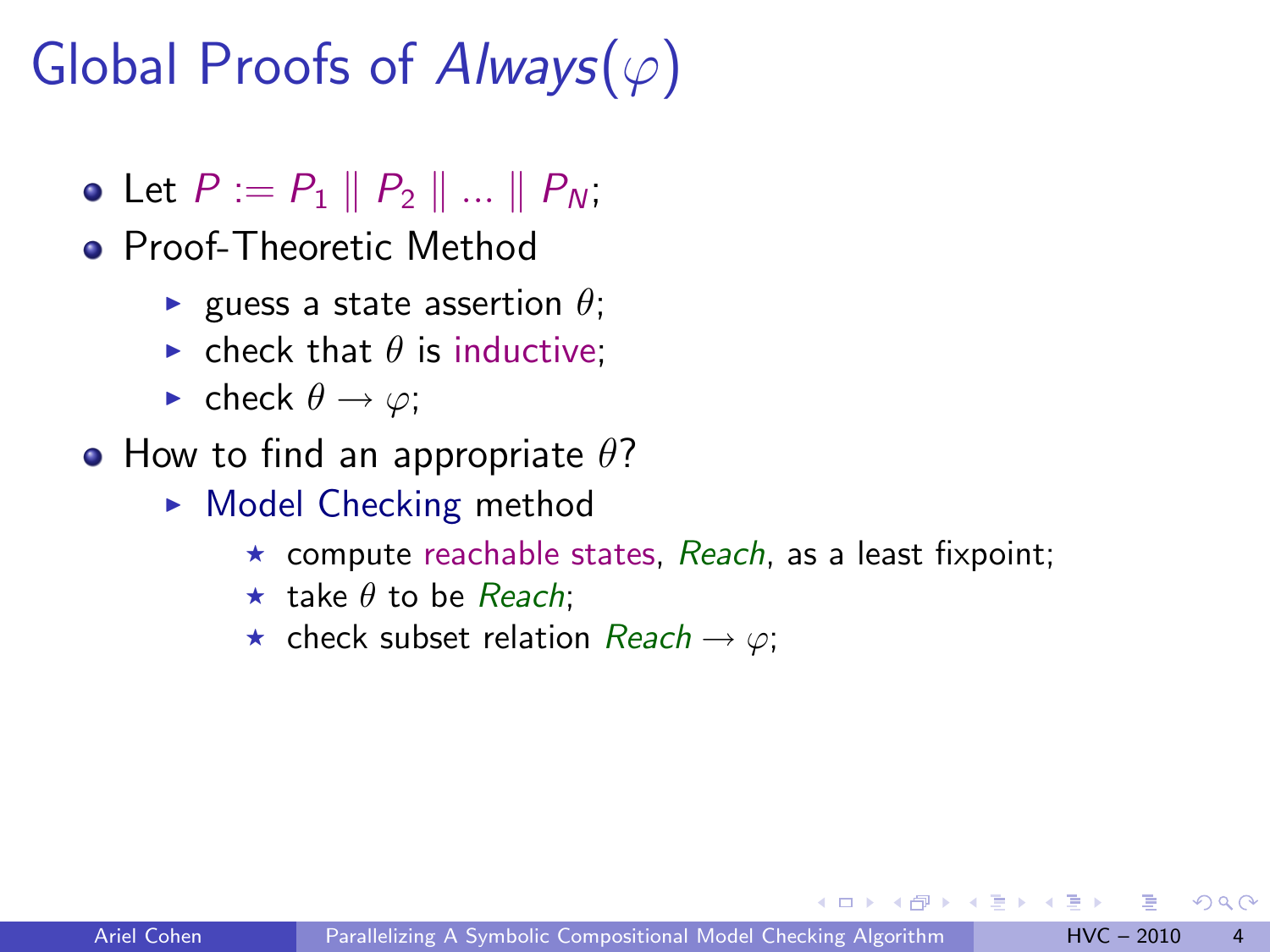## Local Proofs of  $Always(\varphi)$

Guess a vector of assertions,  $(\theta_1, \theta_2, ..., \theta_N)$  such that

- Locality:  $\theta_i$  is defined on variables visible to process  $P_i$  (i.e., the shared variables X and local variables  $L_i$ );
- Step:  $\theta_i$  is an inductive invariant for process  $P_i$ ;
- Non-interference: actions of  $P_j$  preserve  $\theta_i$ , assuming  $\theta_j$ ;

This is an "assume-guarantee" system – a reformation of Owicki & Gries [1976]

Theorem: The last two constraints are equivalent to the statement that  $\theta_1 \wedge \theta_2 \wedge ... \wedge \theta_N$  is an inductive invariant of the full program.

This motivates the name "split invariant" for  $(\theta_1, \theta_2, ..., \theta_N)$ .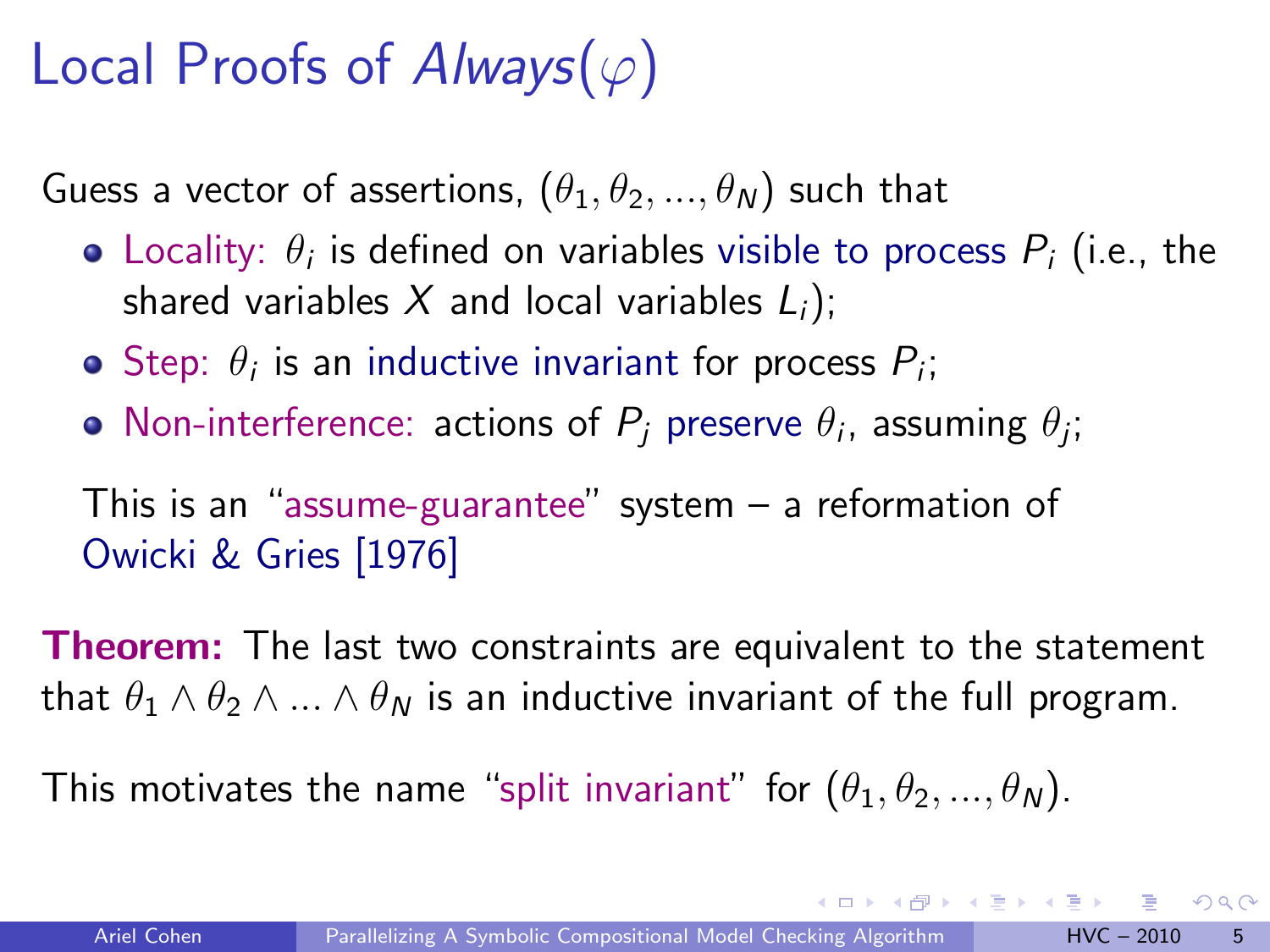## Computing the Split Invariant

**FOREACH** *i*: initialize  $\theta_i$  to the initial states of  $P_i$ ; REPEAT FOREACH *i* : increase  $\theta_i$  by computing successors in  $P_i$ ; FOREACH *i* : **FOREACH**  $i \neq i$ : increase  $\theta_i$  through interference from  $\theta_j$ ; **UNTIL** (convergence of all  $\theta_i$ )

#### Interference:

(Intuitively)  $\theta_i$  gives  $\theta_i$  a summary of the states it found, in terms of the shared variables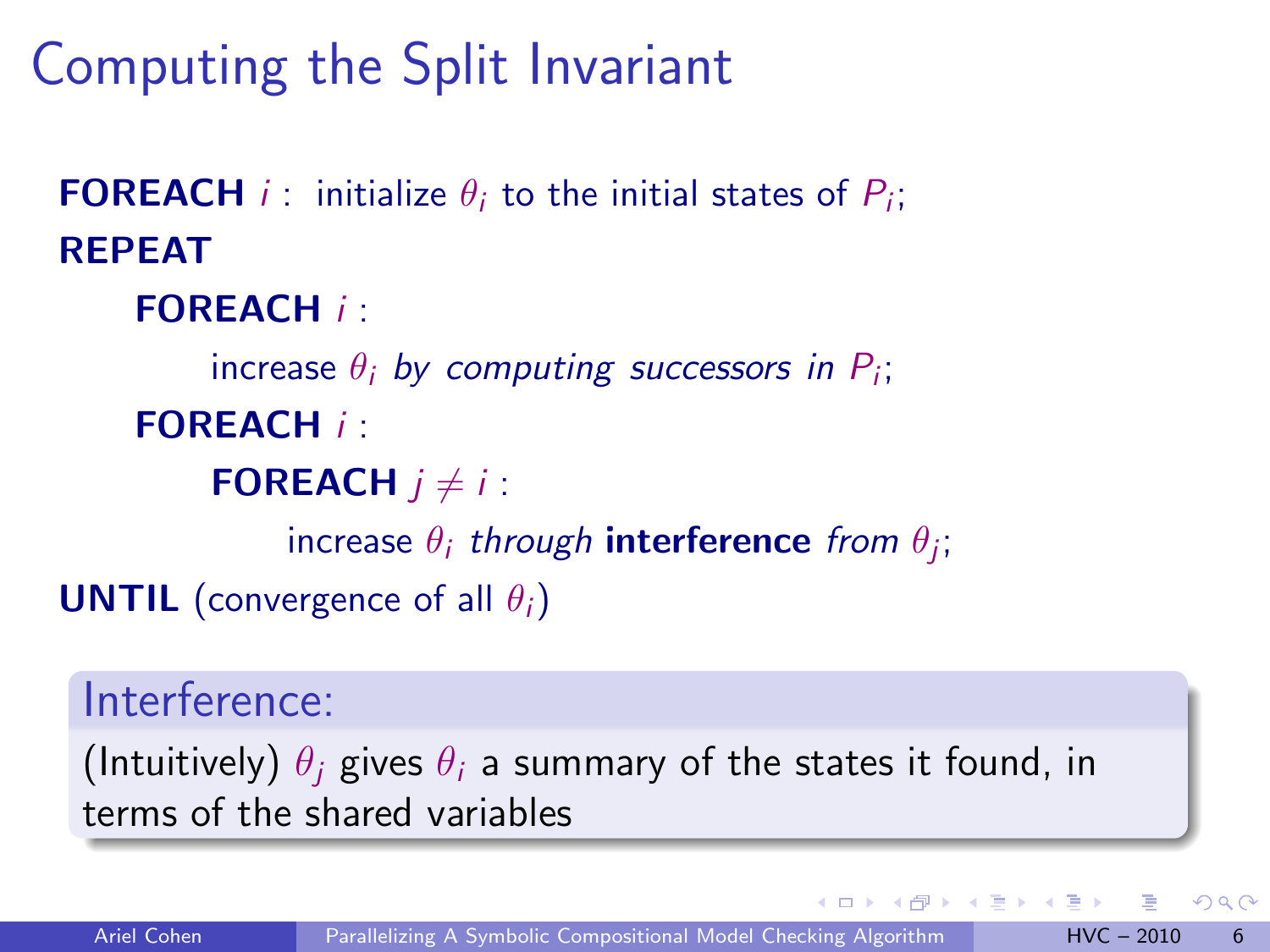## Computing the Split Invariant

```
FOREACH i: initialize \theta_i to the initial states of P_i;
REPEAT
```
FOREACH *i* :

increase  $\theta_i$  by computing successors in  $P_i$ ; FOREACH *i* :

**FOREACH**  $i \neq i$ :

increase  $\theta_i$  through interference from  $\theta_j$ ;

**UNTIL** (convergence of all  $\theta_i$ )

```
IF (\wedge i : \theta_i \rightarrow \varphi)THEN "\varphi is an invariant";
      ELSE "unable to prove \varphi";
END
```
 $200$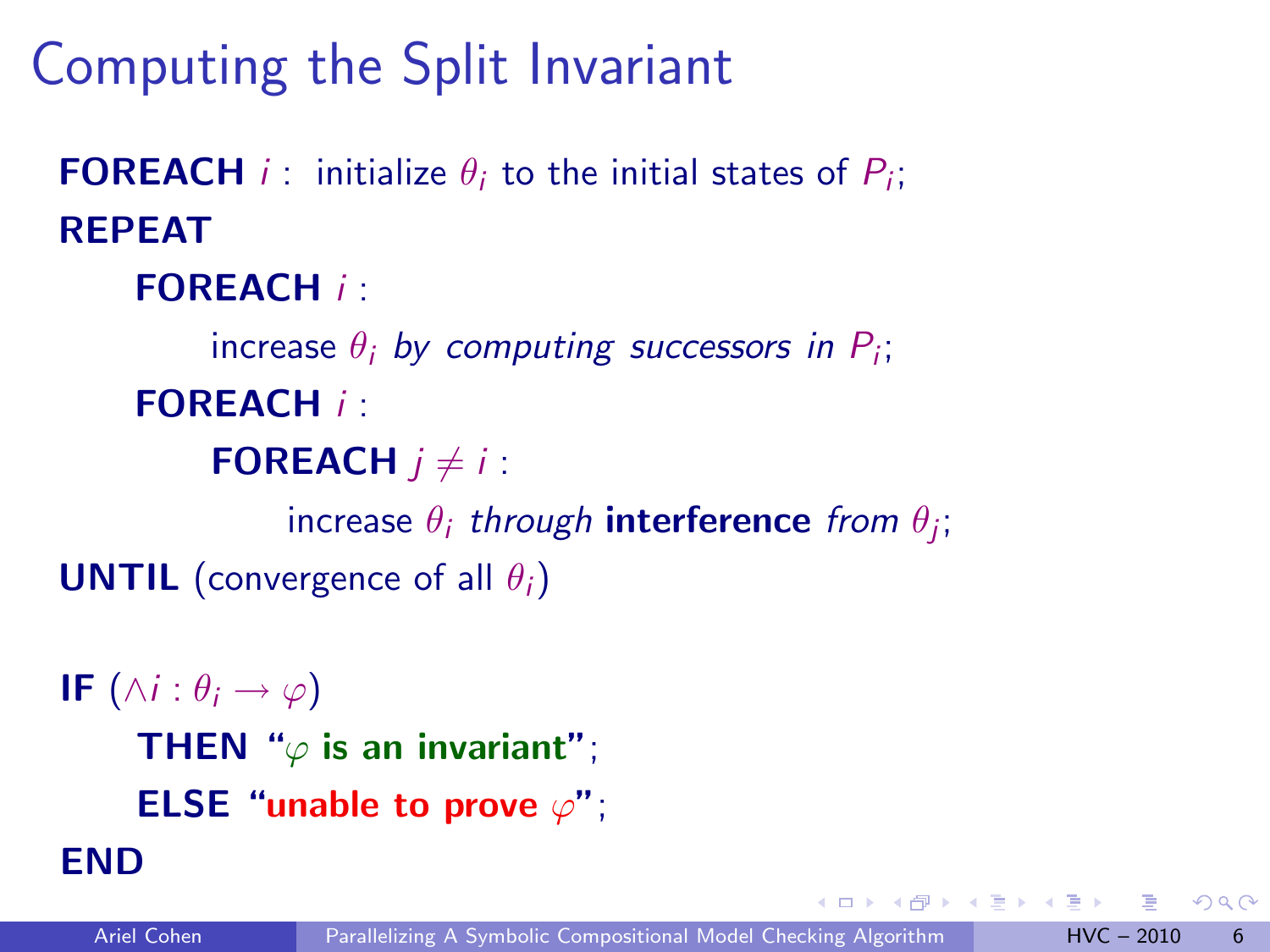## Computing the Split Invariant

**FOREACH** *i*: initialize  $\theta_i$  to the initial states of  $P_i$ ; REPEAT FOREACH *i* : increase  $\theta_i$  by computing successors in  $P_i$ ; FOREACH *i* : **FOREACH**  $i \neq i$ : increase  $\theta_i$  through interference from  $\theta_j$ ; **UNTIL** (convergence of all  $\theta_i$ )

#### Does local reasoning always work?

We have an efficient method for exposing local state by adding auxiliary variables (CAV 07).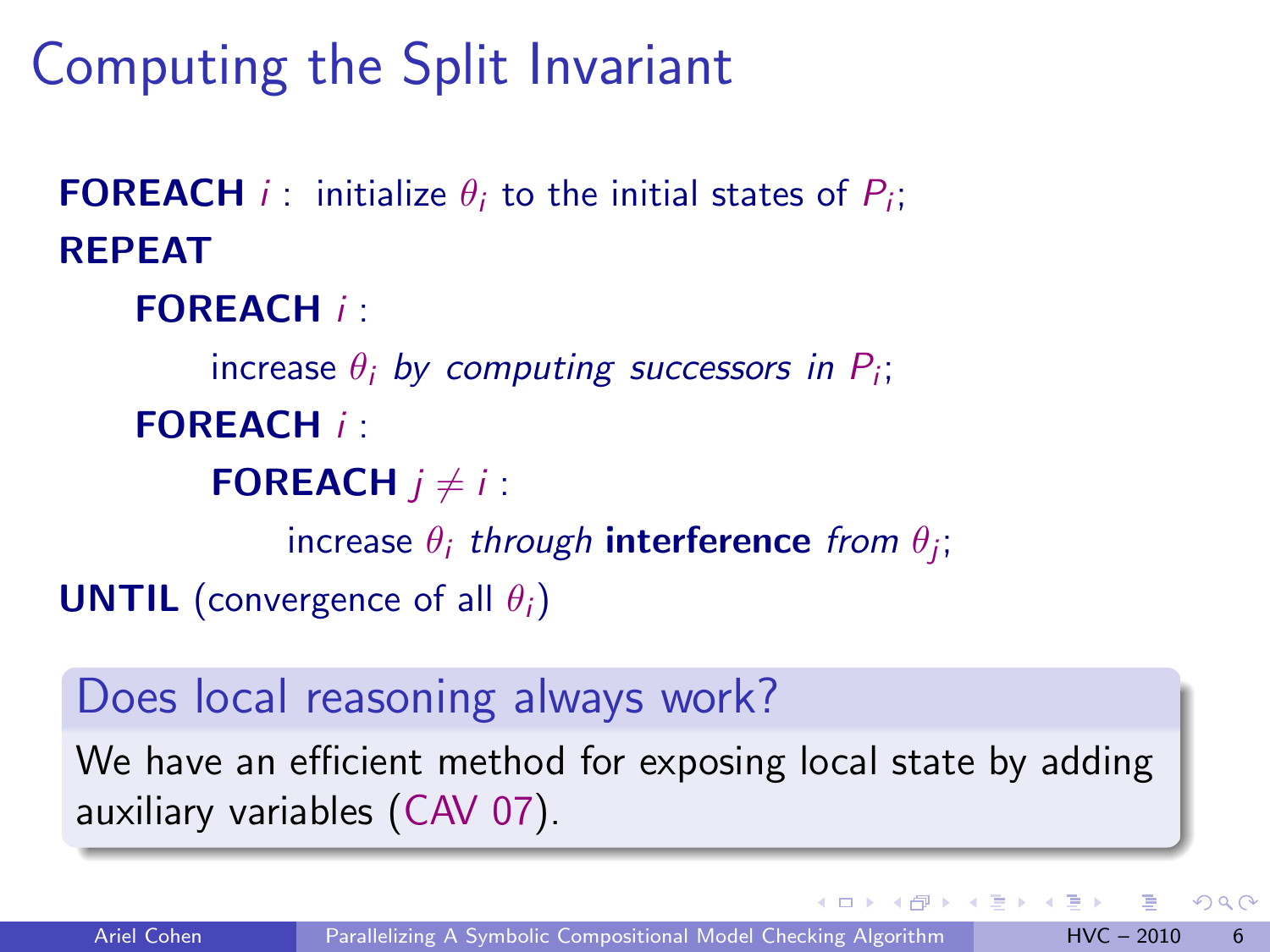### Local Reasoning Works Well

| Example              | N  | Reachability    |          | Local Reasoning |          |  |
|----------------------|----|-----------------|----------|-----------------|----------|--|
|                      |    | <b>Nodes</b>    | Time (s) | <b>Nodes</b>    | Time (s) |  |
| <b>SEMAPHORE</b>     | 10 | 1.2M            | 10.4     | 160k            | 0.3      |  |
| (Safety)             | 12 | 1.8M            | 440      | 252k            | 0.5      |  |
| PETERSON'S           | 5  | 6.9M            | 16       | 3.7M            | 8.1      |  |
| (Safety)             | 6  | 91M             | 509      | 43.8M           | 172      |  |
| BAKERY               | 7  | 2.9M            | 65       | 7.8M            | 20       |  |
| (Safety)             | 8  | 11M             | 844      | 27M             | 97       |  |
| SZYMANSKI            | 3  | 68k             | 0.1      | 788k            | 2.4      |  |
| Safety)              | 4  | 395k            | 0.6      | 3.8M            | 10       |  |
| <b>SEMAPHORE</b>     | 10 | 21M             | 24       | 371k            | 1.1      |  |
| (Liveness)           | 20 | over 20 minutes |          | 2.1M            | 9        |  |
| BAKERY<br>(Liveness) | 3  | 300k            | 0.3      | 1.2M            | 2.5      |  |
|                      | 4  | 11.6M           | 93       | 14.6M           | 52       |  |
| DINING-PHIL          | g  | 9.1M            | 63       | 4.1M            | 8.6      |  |
| (Liveness)           | 10 | 25M             | 421      | 8.6M            | 18       |  |

4.0.3

 $\sim$ 4 国  $\sim$  $\rightarrow$ ÷  $298$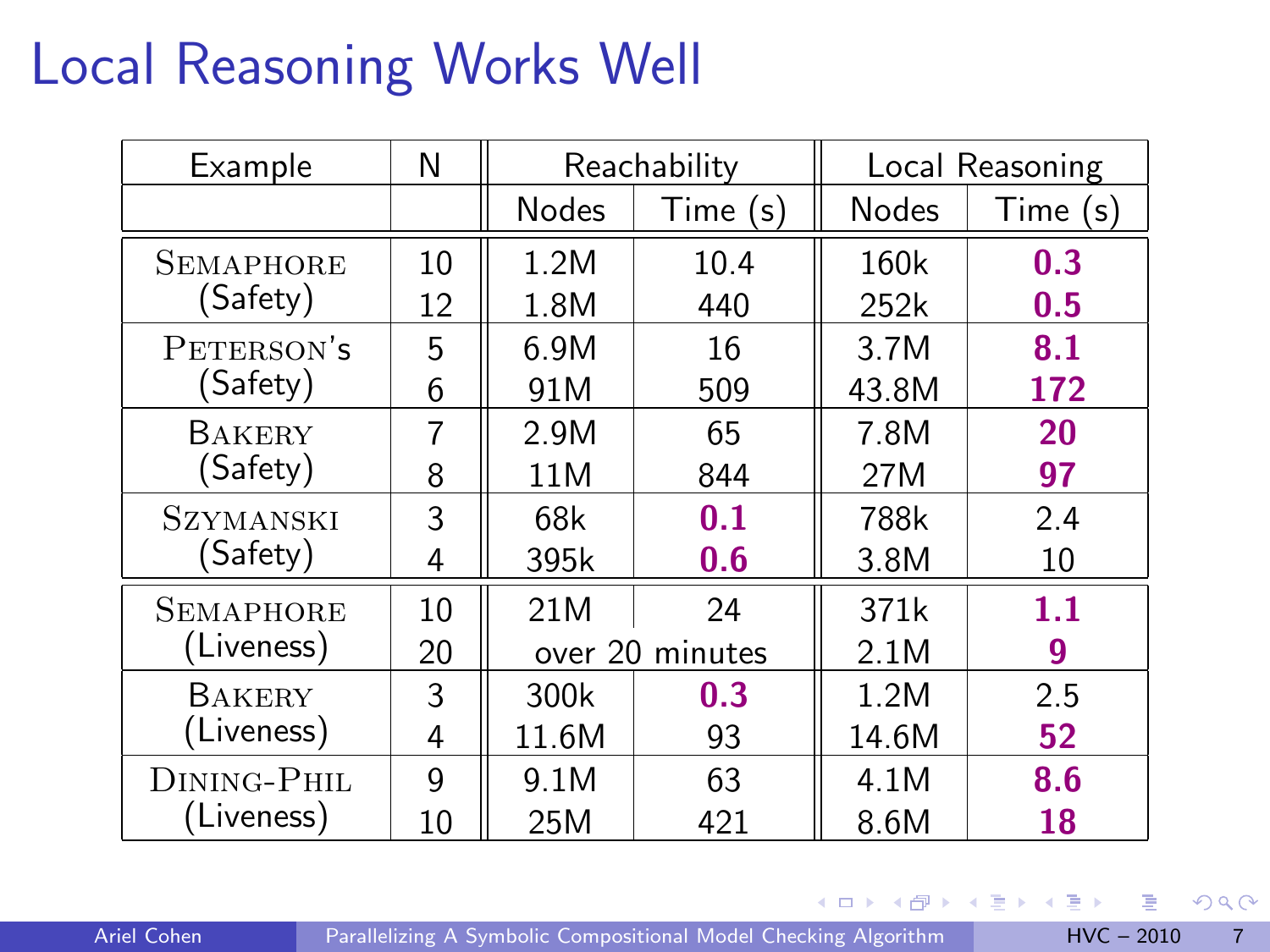### Introducing Parallelism

- The split invariance calculation is a simultaneous fixpoint over the vector  $(\theta_1, \theta_2, ..., \theta_N)$ ;
- By the chaotic iteration theorem (Cousot & Cousot 1977), any evaluation schedule generates the final answer, so long as it is fair in the limit;
- This gives rise to a highly non-deterministic parallel algorithm:
	- $\blacktriangleright$  each component  $\theta_i$  is computed by a separate thread  $(i)$ ;
	- $\triangleright$  the effect of each process is broadcast to other processes;
	- $\triangleright$  repeated until global convergence;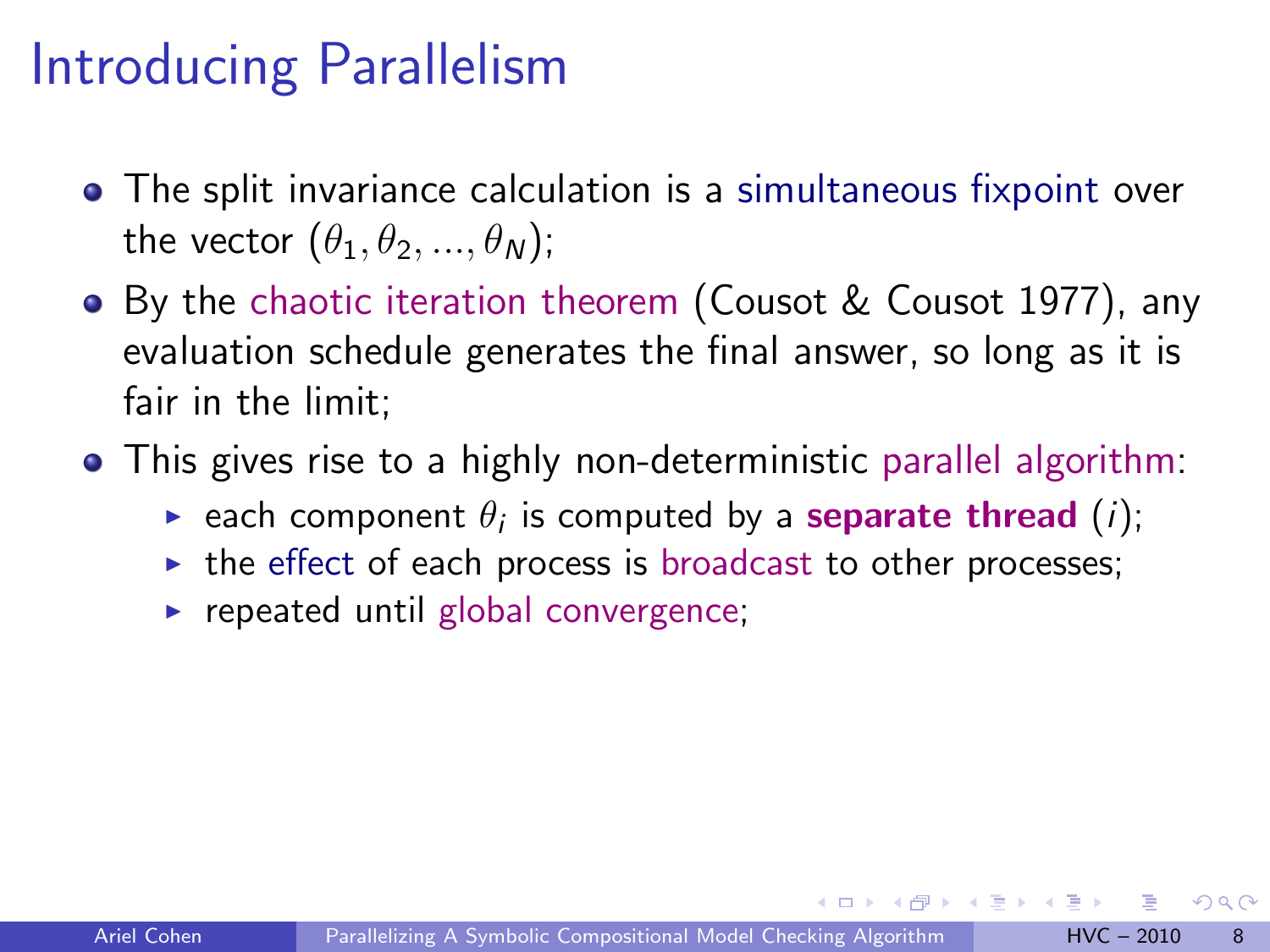Image of Parallel Algorithm



Ariel Cohen [Parallelizing A Symbolic Compositional Model Checking Algorithm](#page-0-0) HVC – 2010 9

 $\leftarrow$ 

 $QQ$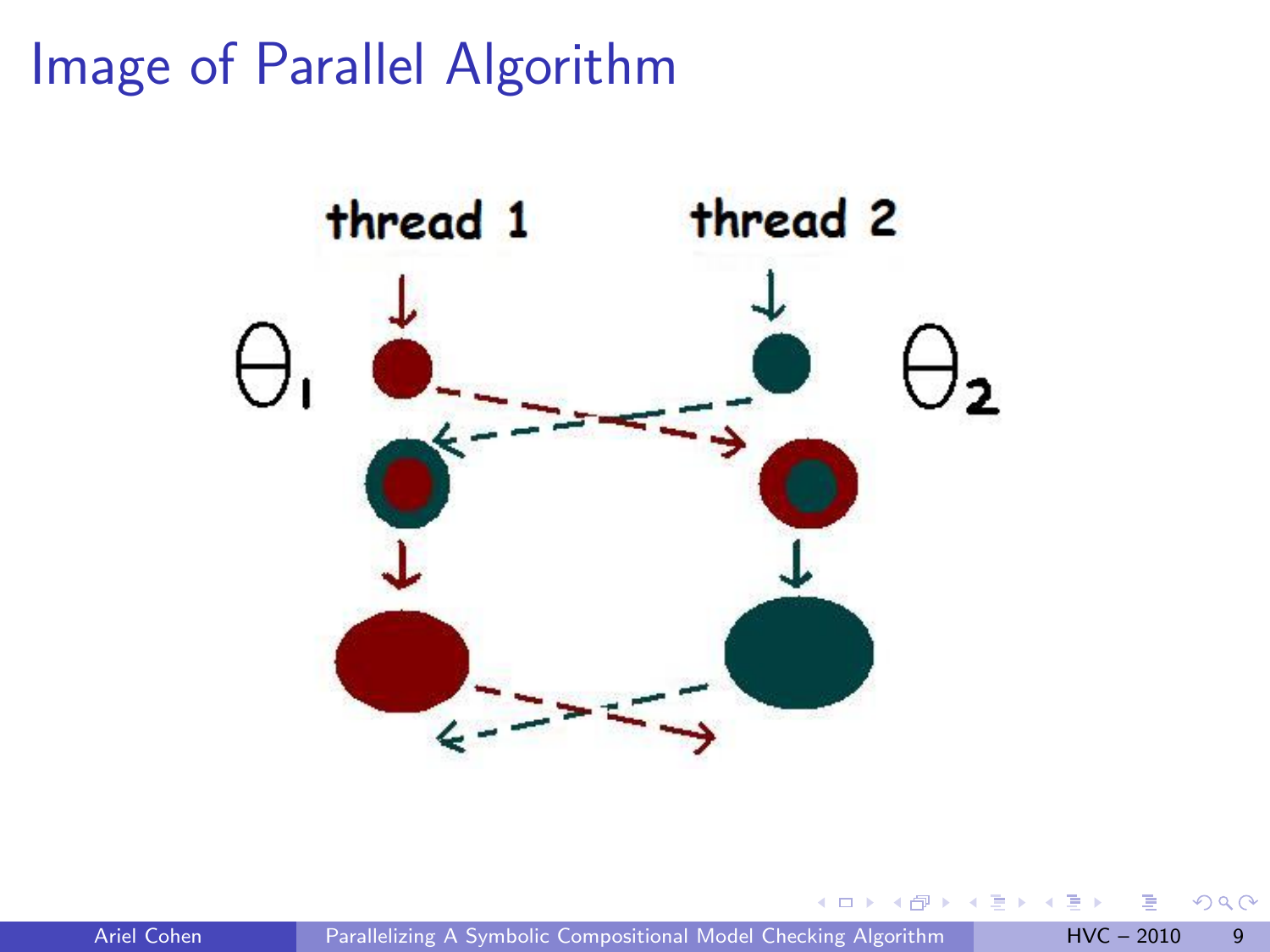### Problem: Synchronizing BDD Computations

- We use BDDs:
- Concurrent BDD access does not scale any better than the distributed scheme described next;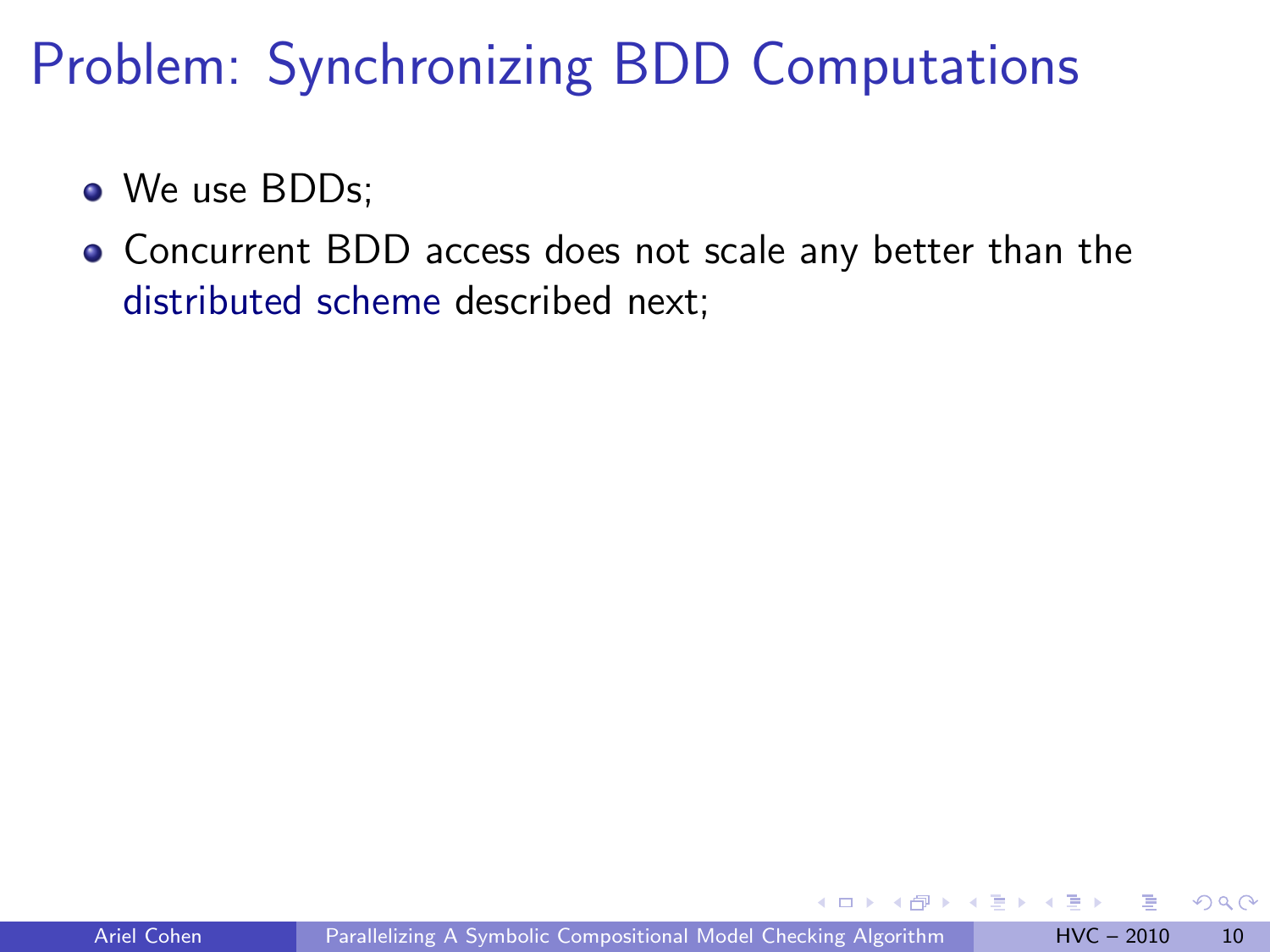### Problem: Synchronizing BDD Computations

- **O** We use BDDs:
- Concurrent BDD access does not scale any better than the distributed scheme described next;
- $\bullet$  In our implementation each machine (thread) *i* has its own **BDD stores** for computing  $\theta_i$ ;
- The only BDDs which must be exchanged between machines are "summary" transitions (only over shared variables) used for interference calculations;
- This results in replication of BDDs, and BDD copying when summaries are exchanged;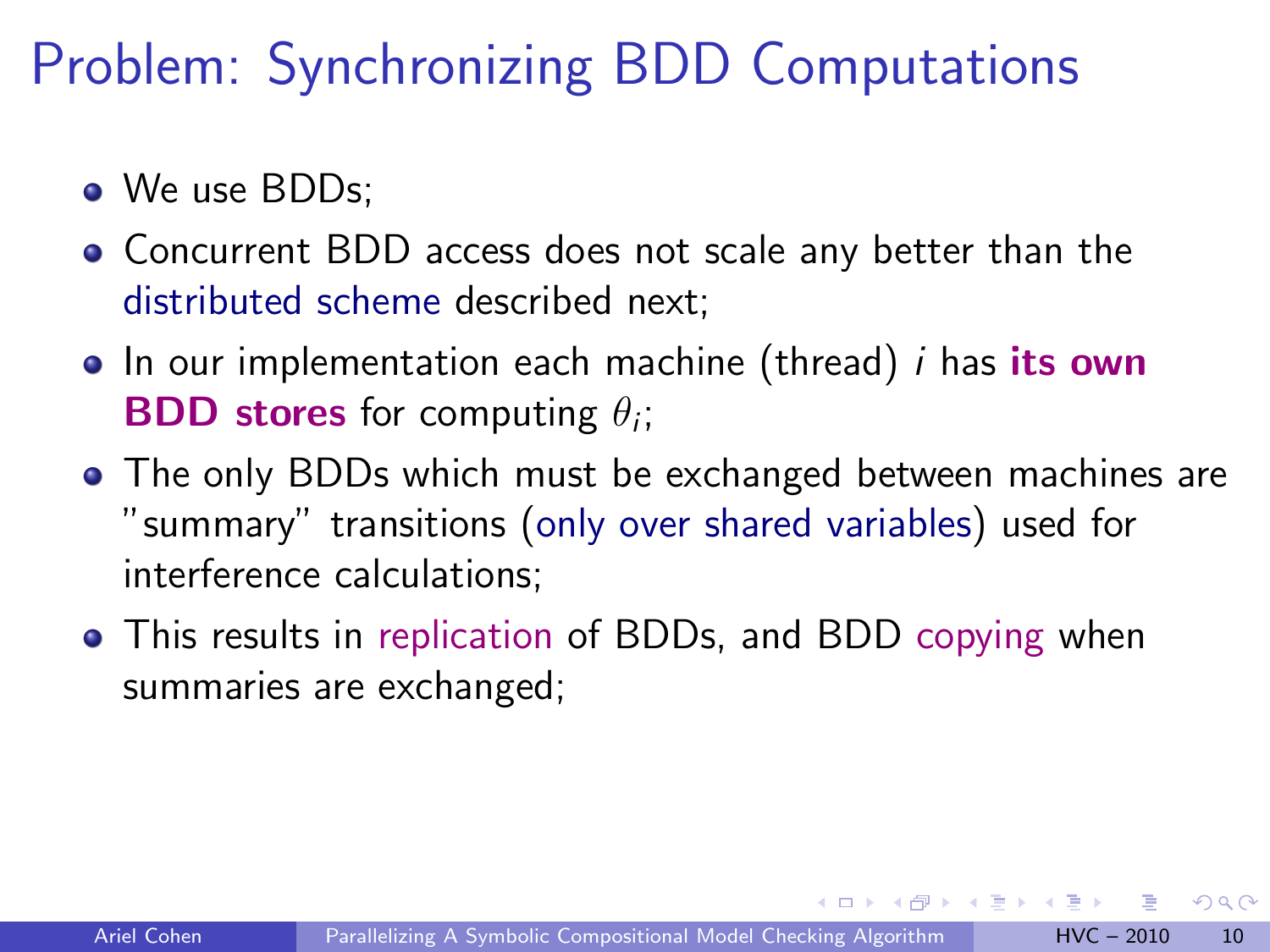## Copying BDDs

- BDD stores have to agree on the ordering of the shared variables;
- This might results in replication of common terms;
- Cost of copying summary transitions depends on the amount of shared state;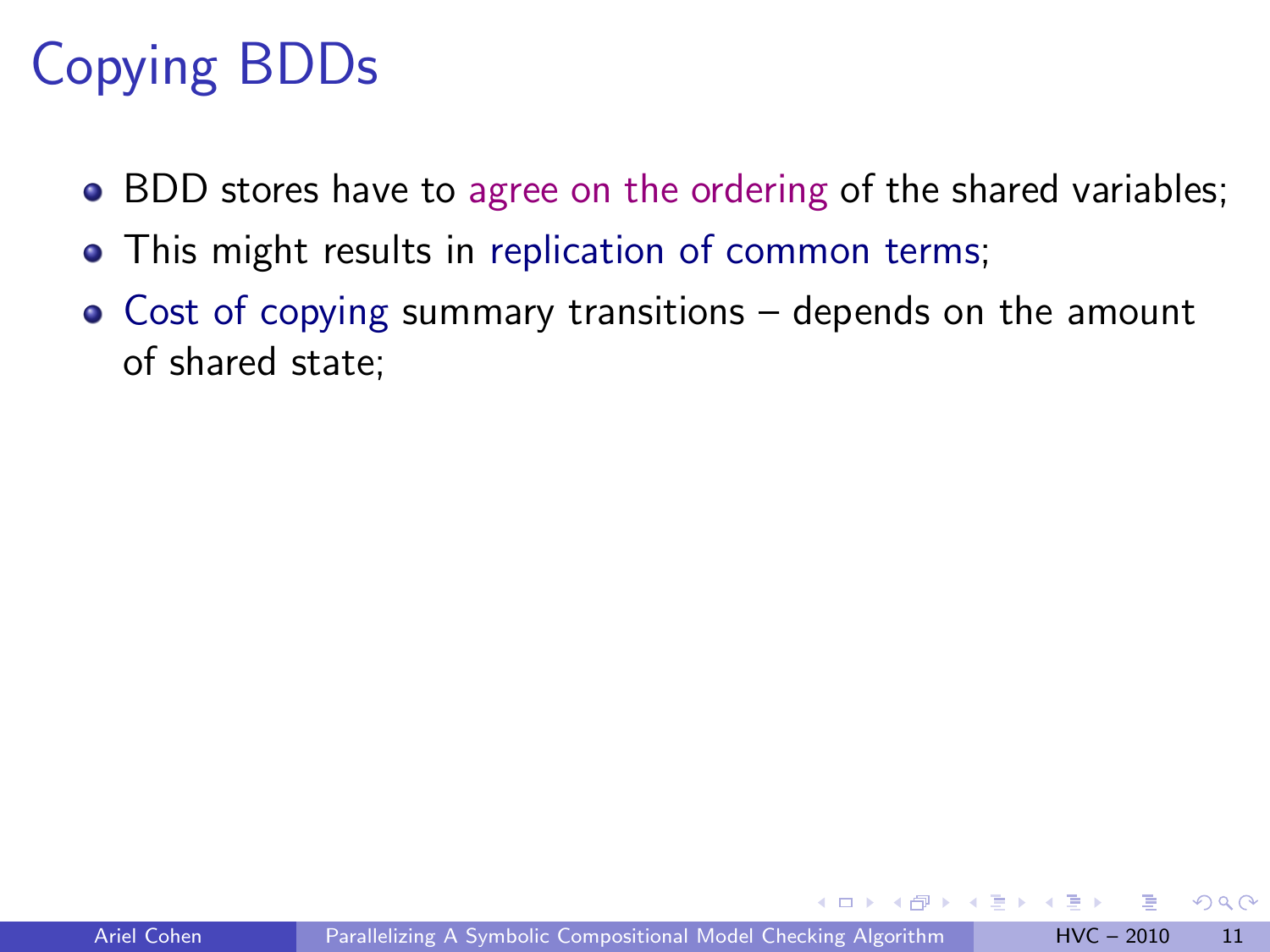## Copying BDDs

- BDD stores have to agree on the ordering of the shared variables;
- This might results in replication of common terms;
- Cost of copying summary transitions depends on the amount of shared state;

Experiments on a number of protocols show a speedup of roughly  $5.5 - 7.5x$  on a machine with 8 cores.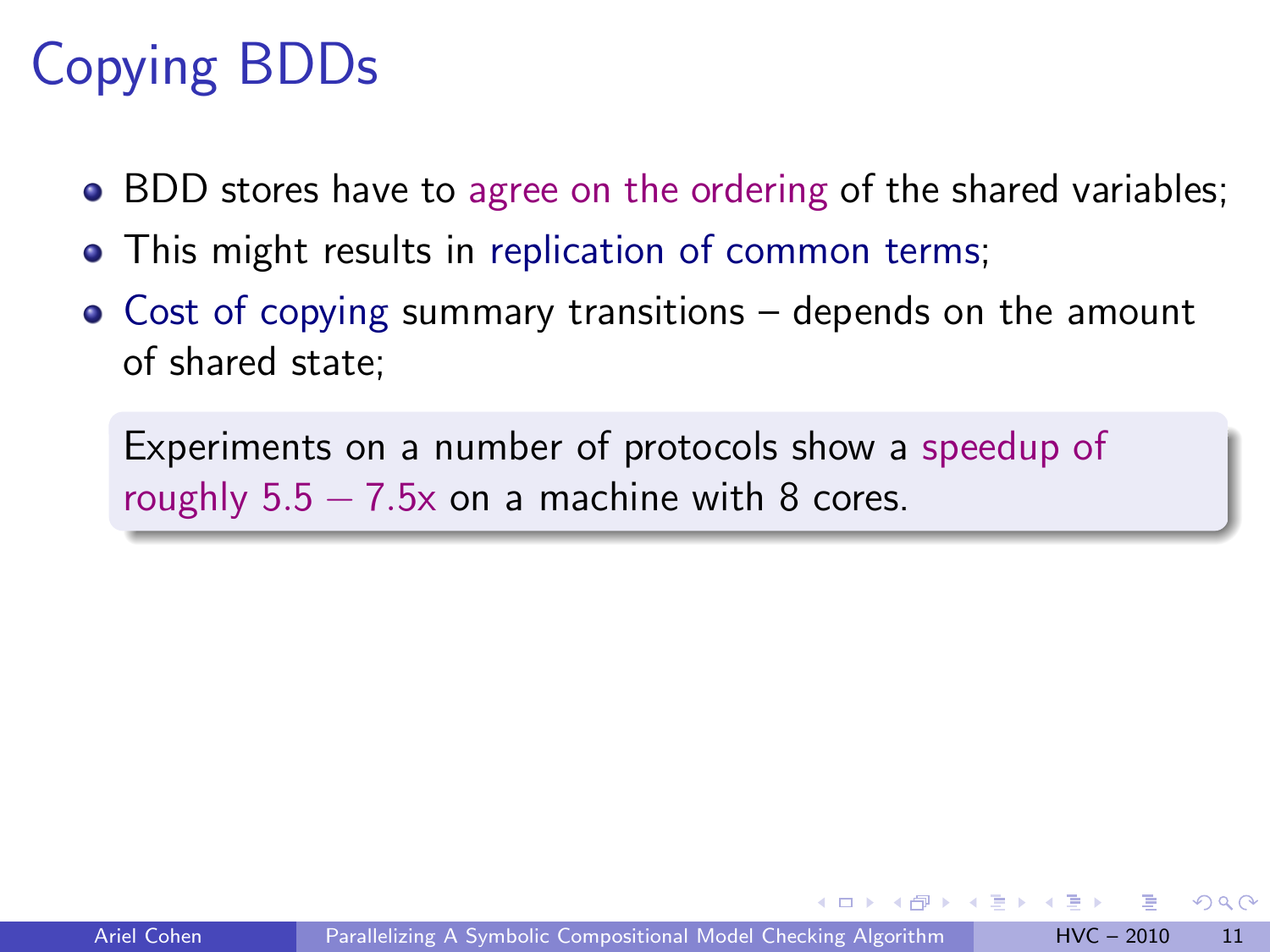### Experiments – Muxsem

|      | Seq. | 4 cores |                |      | 8 cores |         |      |
|------|------|---------|----------------|------|---------|---------|------|
| N    | Time | Time    | <b>Speedup</b> | Eff. | Time    | Speedup | Eff. |
| 512  |      | 8.3     | 3.25           | 0.81 | 4.8     | 5.6     | 0.70 |
| 1024 | 117  | 34.8    | 3.3            | 0.82 | 19.2    | 6.1     | 0.76 |
| 1536 | 360  | 112     | 3.2            | 0.80 | 65      | 5.5     | 0.69 |
| 2048 | 561  | 165     | 3.4            | 0.85 | 92      | 6.1     | 0.76 |

|      | <b>Sequential</b>   | <b>Parallel</b>      |          |  |  |
|------|---------------------|----------------------|----------|--|--|
| N    | number of BDD nodes | number of BDDs nodes | BDD inc. |  |  |
| 512  | 19.5M               | 19.8M                | $1\%$    |  |  |
| 1024 | 81.0M               | 82.0M                | 1%       |  |  |
| 1536 | 219.0M              | 221.0M               | $1\%$    |  |  |
| 2048 | 335.0M              | 342.0M               | 2%       |  |  |

4 日下

 $\left\{ \left\vert \left\langle \left\vert \Phi\right\vert \right\rangle \right\} \right\} \left\{ \left\vert \left\vert \Phi\right\vert \right\} \right\}$ 

 $\leftarrow \Xi \rightarrow$ 

画

 $298$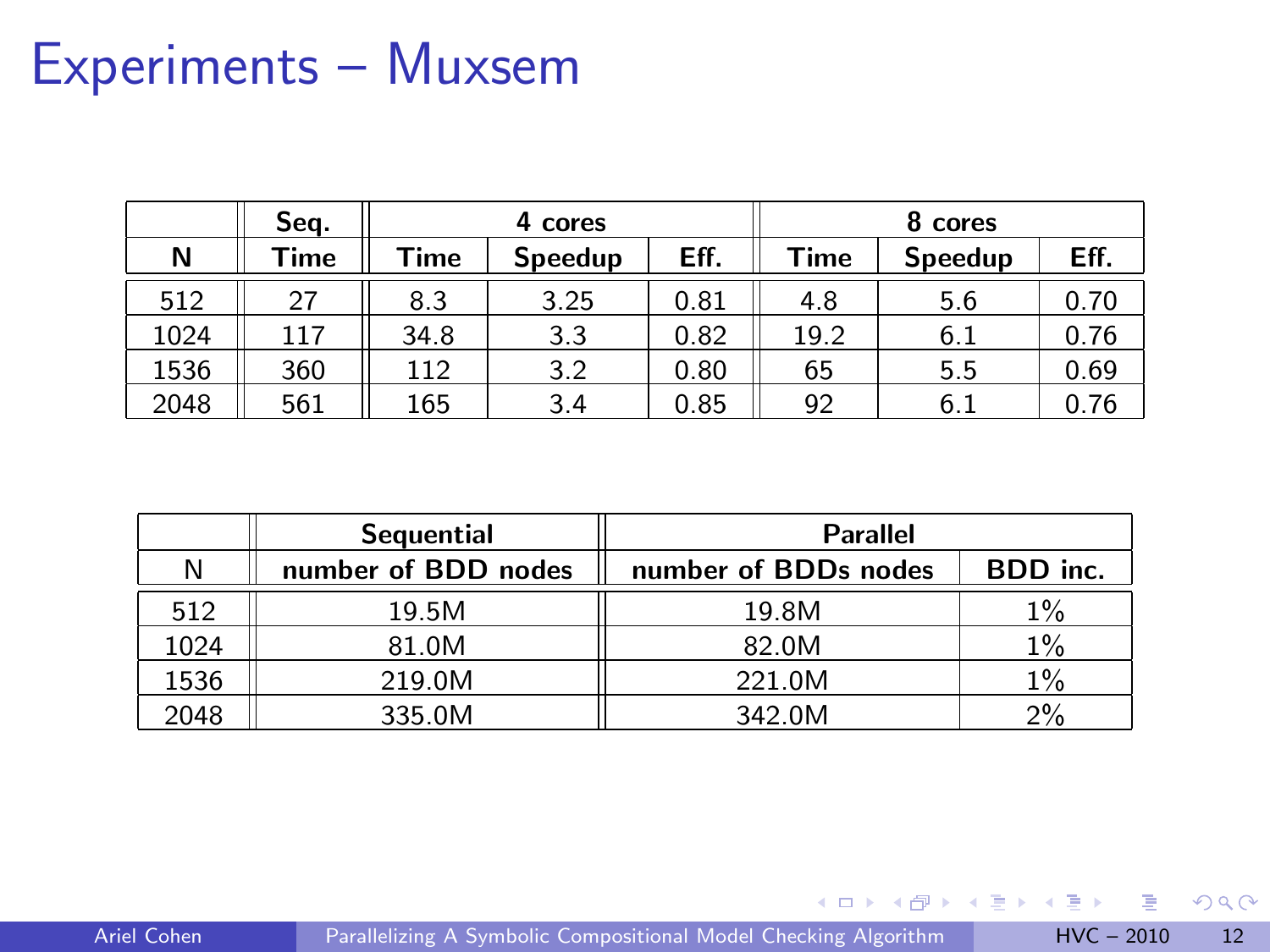## Experiments – Szymanski

|   | sequential | 4 cores |         |      | 8 cores |         |      |
|---|------------|---------|---------|------|---------|---------|------|
| N | Time       | Time    | Speedup | Eff. | Time    | Speedup | Eff. |
| 6 | 20.5       | 6.5     | 3.15    | 0.78 | 4.4     | 4.65    | 0.78 |
|   | 130        | 41      | 3.17    | 0.79 | 23.7    | 5.48    | 0.78 |
| 8 | 564        | 163     | 3.46    | 0.86 | 93      | 6.06    | 0.76 |
| 9 | 2896       | 739     | 3.91    | 0.97 | 492     | 5.88    |      |

|   | <b>Sequential</b>   | <b>Parallel</b>      |          |  |  |
|---|---------------------|----------------------|----------|--|--|
| N | number of BDD nodes | number of BDDs nodes | BDD inc. |  |  |
| b | 4.8M                | 6.9M                 | 43%      |  |  |
|   | 16.1M               | 23M                  | 42%      |  |  |
| 8 | 49M                 | 73M                  | 48%      |  |  |
|   | 141M                | 216M                 | 53%      |  |  |

Ariel Cohen [Parallelizing A Symbolic Compositional Model Checking Algorithm](#page-0-0) HVC – 2010 13

4 日下

4 同 下

 $\rightarrow$   $\equiv$   $\rightarrow$ 

÷.

 $298$ 

э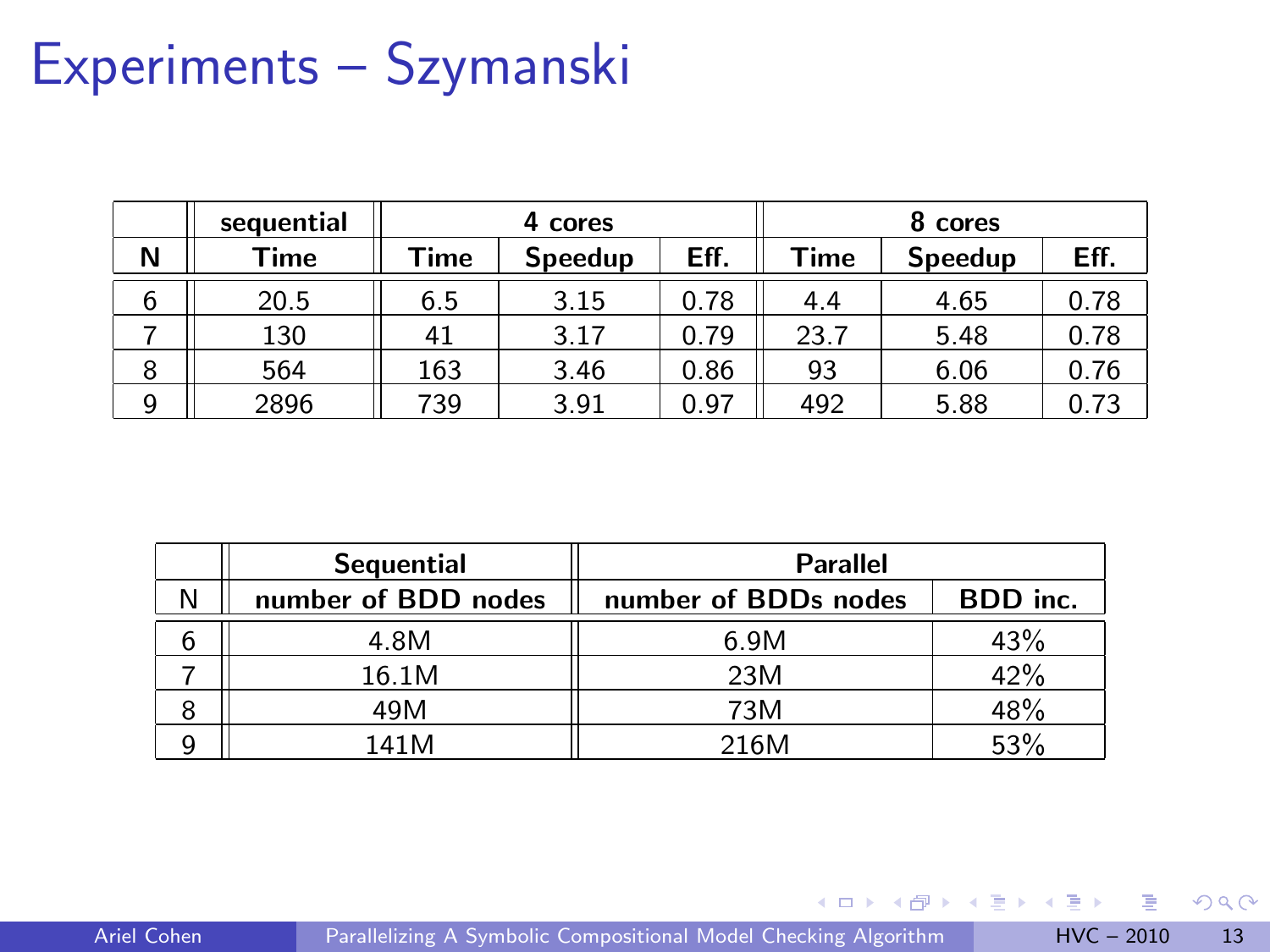#### Experiments – German's

|    | sequential     | 4 cores |         |      | 8 cores |         |      |
|----|----------------|---------|---------|------|---------|---------|------|
| Ν  | Time           | Time    | Speedup | Eff. | Time    | Speedup | Eff. |
| 8  | 185            | 44      | 4.20    | 1.05 | 31      | 5.96    | 0.74 |
| 9  | 489            | 126     | 3.88    | 0.97 | 76      | 6.40    | 0.80 |
| 10 | 1076           | 268     | 4.00    | 1.00 | 164     | 6.56    | 0.82 |
| 11 | 2867           | 691     | 4.14    | 1.03 | 385     | 7.44    | 0.93 |
| 12 | over BDD limit | 1819    |         |      | 1013    |         |      |

The number of BDD nodes is the same for sequential and parallel.

 $\sim$  m.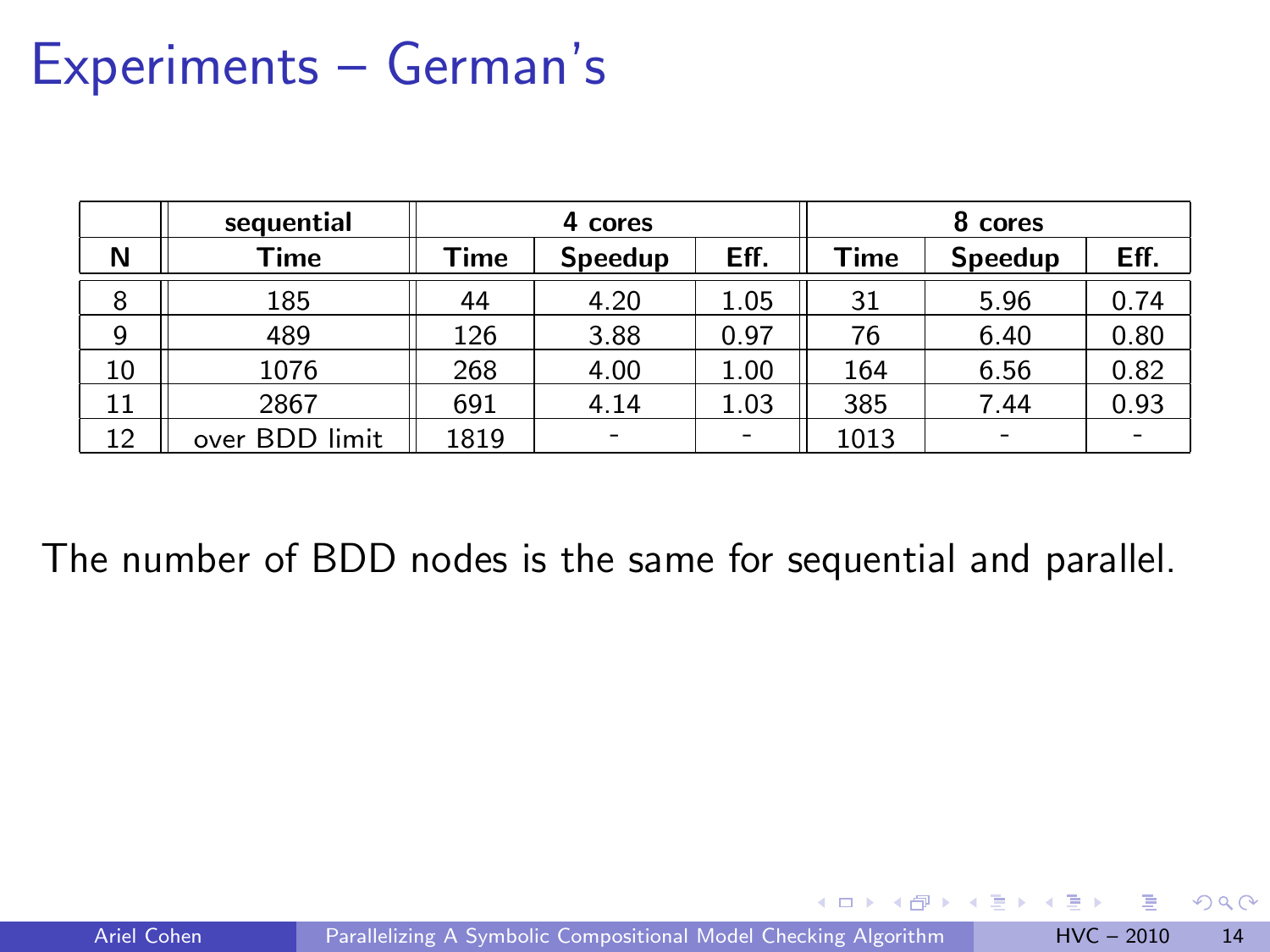# Finishing Up

- Local-reasoning is effective for loosely-coupled protocols. Sequentially, sometimes faster by a few orders of magnitude than reachability;
- Parallelism can be exploited for a further speed-up  $(5.5 7.5x)$ on an 8 cores machine);
- Both single-machine (multi-core) and distributed implementations possible;
- The parallel implementation can be extended easily to check general temporal properties;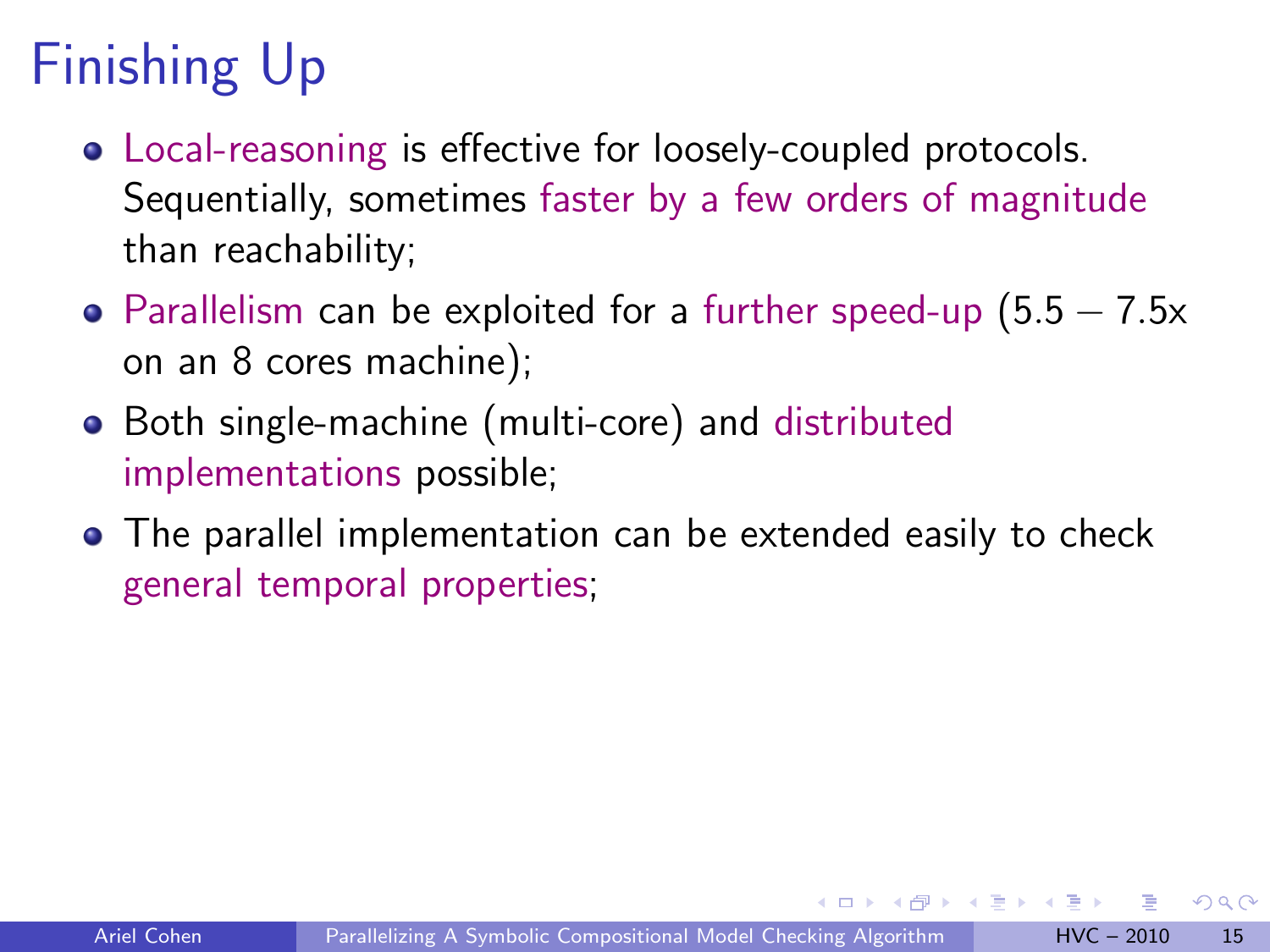## Open Questions

- We have not yet considered parallelizing refinement steps;
- A particularly challenging problem is the implementation of an efficient, thread-safe BDD package;
- Combine with other techniques;
- An open task: add parallelism to SPLIT;